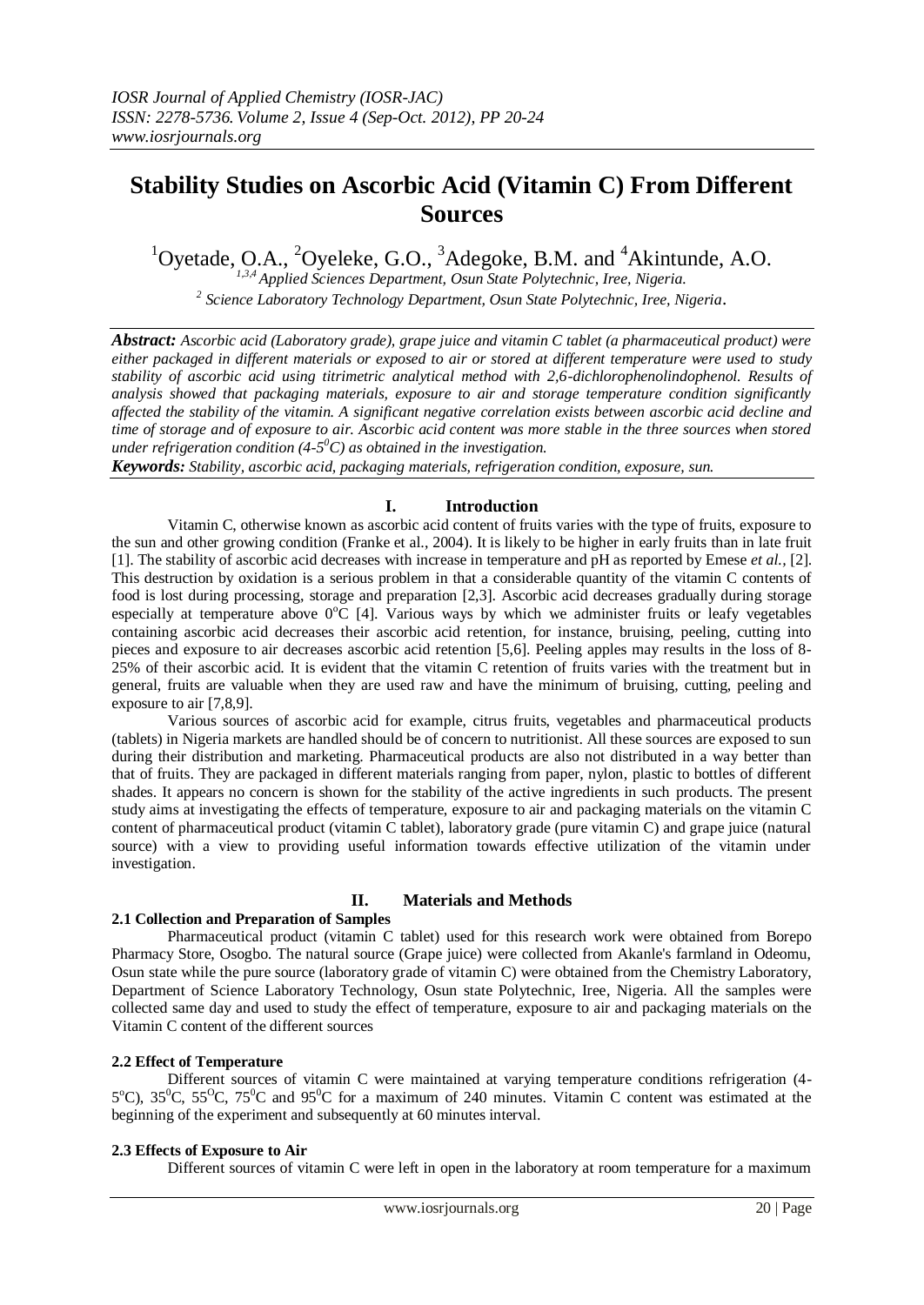of 240 minutes during which vitamin C content was determined at regular interval of 60 minutes.

#### **2.4 Effect of Packaging Materials**

Only pharmaceutical product was subjected to this test. The vitamin C tablet was packaged in paper (white and brown) and nylon envelopes and in bottles (transparent and brown) for a maximum period of 20 days. the vitamin C content was assayed at interval of 4 days.

### **2.5 Analytical Procedure**

Vitamin C content in the experimental design above were assayed using titrimetric analysis with 2,6 dichlorophenolindophenol (AOAC, 1990). All determinations were done in triplicates and results obtained were subjected to analysis of variance and regression analysis in accordance with the procedure of Stell and Torrie (1980).

**III. Results and Discussion**

| <br>кезине ани глевевниц                                                                                                                                   |          |                    |                     |                    |                    |                    |         |
|------------------------------------------------------------------------------------------------------------------------------------------------------------|----------|--------------------|---------------------|--------------------|--------------------|--------------------|---------|
| Table 1: Effect of packaging material and storage time on ascorbic acid contents<br>of Vitamin C tablet (a brand of pharmaceutical products) in mg/tablet. |          |                    |                     |                    |                    |                    |         |
|                                                                                                                                                            |          |                    | Storage time (days) |                    |                    |                    |         |
| Packaging                                                                                                                                                  | $\Omega$ | 4                  | 8                   | 12                 | 16                 | 20                 | $+$ SEM |
| Material                                                                                                                                                   |          |                    |                     |                    |                    |                    |         |
| <b>Bottle</b>                                                                                                                                              |          |                    |                     |                    |                    |                    |         |
| <b>Brown</b>                                                                                                                                               | 84.50a   | 63.40 <sub>b</sub> | 62.30 <sub>b</sub>  | 62.10 <sub>b</sub> | 60.80 <sub>b</sub> | 58.90b             | 6.14    |
| Transparent                                                                                                                                                | 84.50a   | 65.40b             | 64.50 <sub>b</sub>  | 63.90 <sub>b</sub> | 63.70 <sub>b</sub> | 61.90b             | 5.49    |
|                                                                                                                                                            |          |                    |                     |                    |                    |                    |         |
| <b>Envelope</b>                                                                                                                                            |          |                    |                     |                    |                    |                    |         |
| Nylon                                                                                                                                                      | 84.50a   | 69.60 <sub>b</sub> | 69.60 <sub>b</sub>  | 69.60 <sub>b</sub> | 69.40 <sub>b</sub> | 62.60 <sub>b</sub> | 4.67    |
| White Paper                                                                                                                                                | 84.50a   | 69.10b             | 68.70b              | 68.30b             | 68.10b             | 60.80b             | 5.03    |
| Brown Paper                                                                                                                                                | 85.50a   | 63.90b             | 62.30b              | 61.90bc            | 61.70bc            | 55.10c             | 6.50    |

\*Means are denoted by different subscripts in a column are significantly different at P (0.05) Stability of ascorbic acid in vitamin C tablet packaged in different materials is presented in Table 1. The results indicated a significant influence of packaging materials on stability of ascorbic acid irrespective of the packaging materials, there was a significant negative correlation between length of storage and the ascorbic acid content. The relationship is described by the regression equation shown in Table 2.

## **Table 2: Regression line showing the relationship between ascorbic acid and the different**

| parameters                                                                               |                              |                       |             |  |  |  |
|------------------------------------------------------------------------------------------|------------------------------|-----------------------|-------------|--|--|--|
| Parameter                                                                                | Regression line <sup>+</sup> | r -value              | t-value     |  |  |  |
| $-0.800*$<br>Y=76.82285714-0.915285714x<br>$-0.089n.s$<br>Storage time(days)             |                              |                       |             |  |  |  |
| $-0.996$ <sup>*</sup><br>exposure to air $Y=115.9-0.151966666x$<br>$-0.79n.s$<br>Time of |                              |                       |             |  |  |  |
| (min.)                                                                                   |                              |                       |             |  |  |  |
| Holding time (min) at refrigeration                                                      |                              |                       |             |  |  |  |
| $4-5^0C$                                                                                 | $Y = 81.71 - 0.013x$         | 0.858n.s              | $-0.098n.s$ |  |  |  |
| $35^0C$                                                                                  | $Y=95.525-0.22075x$          | $-0.960^*$            | $-2.379n.s$ |  |  |  |
| $55^0C$                                                                                  | $Y=83.3-0.148916666x$        | $-0.981$ <sup>*</sup> | $-1.774n.s$ |  |  |  |
| $75^0C$                                                                                  | $Y=75.1-0.15425x$            | $-0.936$ <sup>*</sup> | $-2.393n.s$ |  |  |  |
| $95^0C$                                                                                  | $Y=72.28-0.187783333x$       | $-0.971$ <sup>*</sup> | $-3.664n.s$ |  |  |  |

+Y: ascorbic acid content (mg) \*: significant at P (0.05)

 $X: Parameter$  n.s: not significant at  $P(0.05)$ 

The result also indicated that vitamin C was significantly higher at zero than at between the fourth and twenty day. It therefore suggested that there was a rapid loss of vitamin C initially which later stabilized as from the fourth day and is graphically represented in Fig. 1. Similar result of vitamin C stability packaged in different materials tended to suggest that light had no significant effect on the vitamin.

|  | Table 3: Changes in ascorbic acid contents of different sources exposed to air at room temperature |  |  |  |
|--|----------------------------------------------------------------------------------------------------|--|--|--|
|  |                                                                                                    |  |  |  |

| Sources             |                      |              |                      |       |
|---------------------|----------------------|--------------|----------------------|-------|
| Exposure time (min) | Tablet (mgAA/tablet) | Grape-Juice  | Laboratory           | Grade |
|                     |                      | (mgAA/100ml) | Vitamin (mg $AA/g$ ) |       |
|                     | 84.50 <sup>*</sup> a | 58.20a       | 205.34a              |       |
| 60                  | 72.70b               | 51.93b       | 199.45a              |       |
| 120                 | 70.90b               | 36.28cd      | 179.56bc             |       |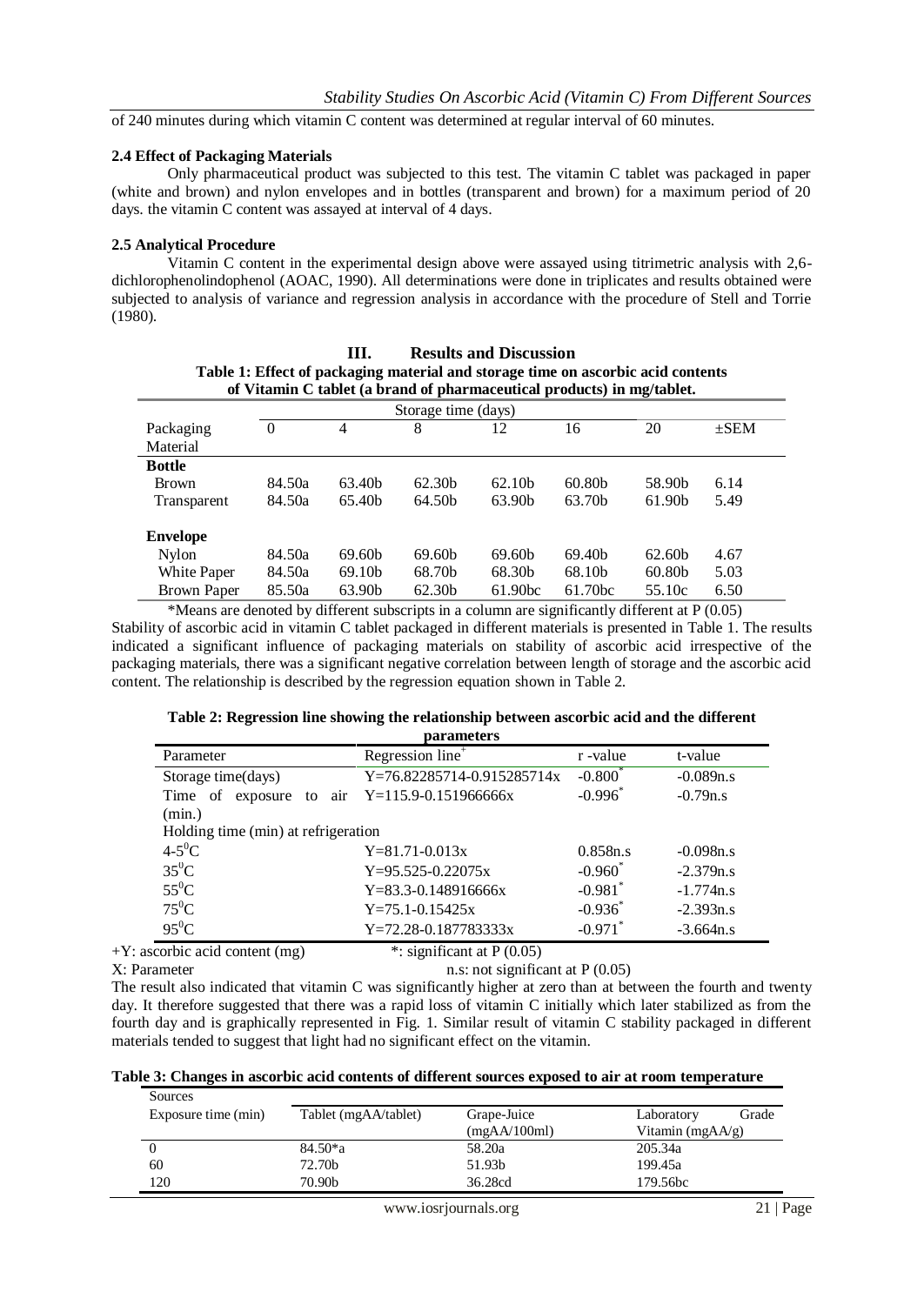|           |                     |        | Stability Studies On Ascorbic Acid (Vitamin C) From Different Sources |  |
|-----------|---------------------|--------|-----------------------------------------------------------------------|--|
| 180       | 67.40 <sub>bc</sub> | 30.76d | 168.51c                                                               |  |
| 240       | 65.00c              | 28.73d | 146.78d                                                               |  |
| $\pm$ SEM | 4.78                | 8.32   | 15.02                                                                 |  |

AA- Ascorbic acid (Vitamin C), \* means (denoted by different subscripts in a column) are significantly different at P (0.05).

Table 3 depicts changes in ascorbic acid content of different sources exposed to air at room temperature and is graphically represented in Fig 2. The results of analysis indicated that there was marked reduction in the ascorbic acid content of the sources with length of exposure. The negative correlation between both variables is described by regression equation shown in Table 2 above. The result also indicated that while a significant reduction in ascorbic acid contents was noticed within 60 minutes of exposure in tablet and grape juice no such significant change was observed in the laboratory grade until 120 minutes. However, rapid loss of the vitamin was noticed at 180 minutes of exposure. For tablet and grape juice, rapid losses was noticed at 240 minutes respectively. The delay in the rapid loss of this vitamin in the tablet may be due to small surface area exposed or presence of binder which probably must have been added during manufacturing. On the other hand, the juice and the laboratory grade vitamin C, have more surface area for exposure and at the same time have no protector.

|                         | refrigeration condition or exposed to different temperature |          |          |         |         |
|-------------------------|-------------------------------------------------------------|----------|----------|---------|---------|
|                         | <b>Storage Condition</b>                                    |          |          |         |         |
| Source/holding          | Refrigeration                                               | $35^0$ C | $55^0$ C | $75^0C$ | $95^0C$ |
| time (min)              | $(4-5^0C)$                                                  |          |          |         |         |
| <b>Tablet</b>           |                                                             |          |          |         |         |
| $\theta$                | 84.50a                                                      | 84.50a   | 84.50a   | 84.50a  | 84.50a  |
| 60                      | 84.50a                                                      | 77.53b   | 72.93b   | 69.98b  | 61.69b  |
| 120                     | 84.50b                                                      | 75.88b   | 63.35c   | 59.30c  | 48.99c  |
| 180                     | 84.50b                                                      | 69.80bc  | 60.04c   | 48.62d  | 36.83de |
| 240                     | 84.50b                                                      | 62.98c   | 52.30d   | 38.67c  | 30.94   |
| $\pm$ SEM               | 0.09                                                        | 5.15     | 7.87     | 11.33   | 13.53   |
| <b>Grape Juice</b>      |                                                             |          |          |         |         |
| $\theta$                | 58.20a                                                      | 58.20a   | 58.20a   | 58.20a  | 58.20a  |
| 60                      | 46.00b                                                      | 42.50b   | 40.50b   | 31.90b  | 29.30b  |
| 120                     | 46.00b                                                      | 40.30b   | 39.80b   | 30.20b  | 26.90cb |
| 180                     | 46.00b                                                      | 37.80b   | 37.80bc  | 28.90b  | 24.30cb |
| 240                     | 45.86b                                                      | 37.00b   | 33.90c   | 26.30b  | 19.30c  |
| $\pm$ SEM               | 3.46                                                        | 5.49     | 5.94     | 8.27    | 9.69    |
| <b>Laboratory Grade</b> |                                                             |          |          |         |         |
| $\overline{0}$          | 205.34a                                                     | 205.34a  | 205.34a  | 205.34a | 205.34a |
| 60                      | 114.00b                                                     | 113.26b  | 108.66b  | 108.47b | 102.03b |
| 120                     | 107.74b                                                     | 105.89b  | 99.26b   | 63.35c  | 61.88c  |
| 180                     | 107.37b                                                     | 70.53c   | 62.43c   | 59.85c  | 53.22c  |
| 240                     | 106.81b                                                     | 62.43c   | 60.59c   | 58.01c  | 39.89d  |
| $\pm$ SEM               | 27.32                                                       | 35.95    | 37.25    | 39.85   | 42.51   |

| Table 4: Changes in ascorbic acid contents of different source stored at either |
|---------------------------------------------------------------------------------|
| refrigeration condition or exposed to different temperature                     |

Effects of storage temperature on the ascorbic acid content of the different sources are shown in Table 4 and the result is graphically represented in Fig 3, 4 and 5. The result indicated that with the exception of the tablet stored under refrigeration condition, ascorbic acid was affected by storage time, in all cases there was ascorbic acid reduction. Indeed there were negative correlation between holding time and ascorbic acid content at different temperature (Table 2). However, the negative correlation between the variables was not significant under refrigeration condition. This result therefore is suggestive of refrigeration condition for storage of vitamin C source.

### **IV. Conclusion**

The results of the analysis showed that packaging materials, exposure to air and storage temperature condition significantly affected the stability of the vitamin. It was observed that a significant negative correlation exist between ascorbic acid and time of storage and exposure to air and ascorbic acid was more stable in the three sources when stored under refrigeration condition  $(4-5^{\circ}C)$ . It is therefore reccommended that refrigeration condition would be suitable storage condition for the vitamin under investigation.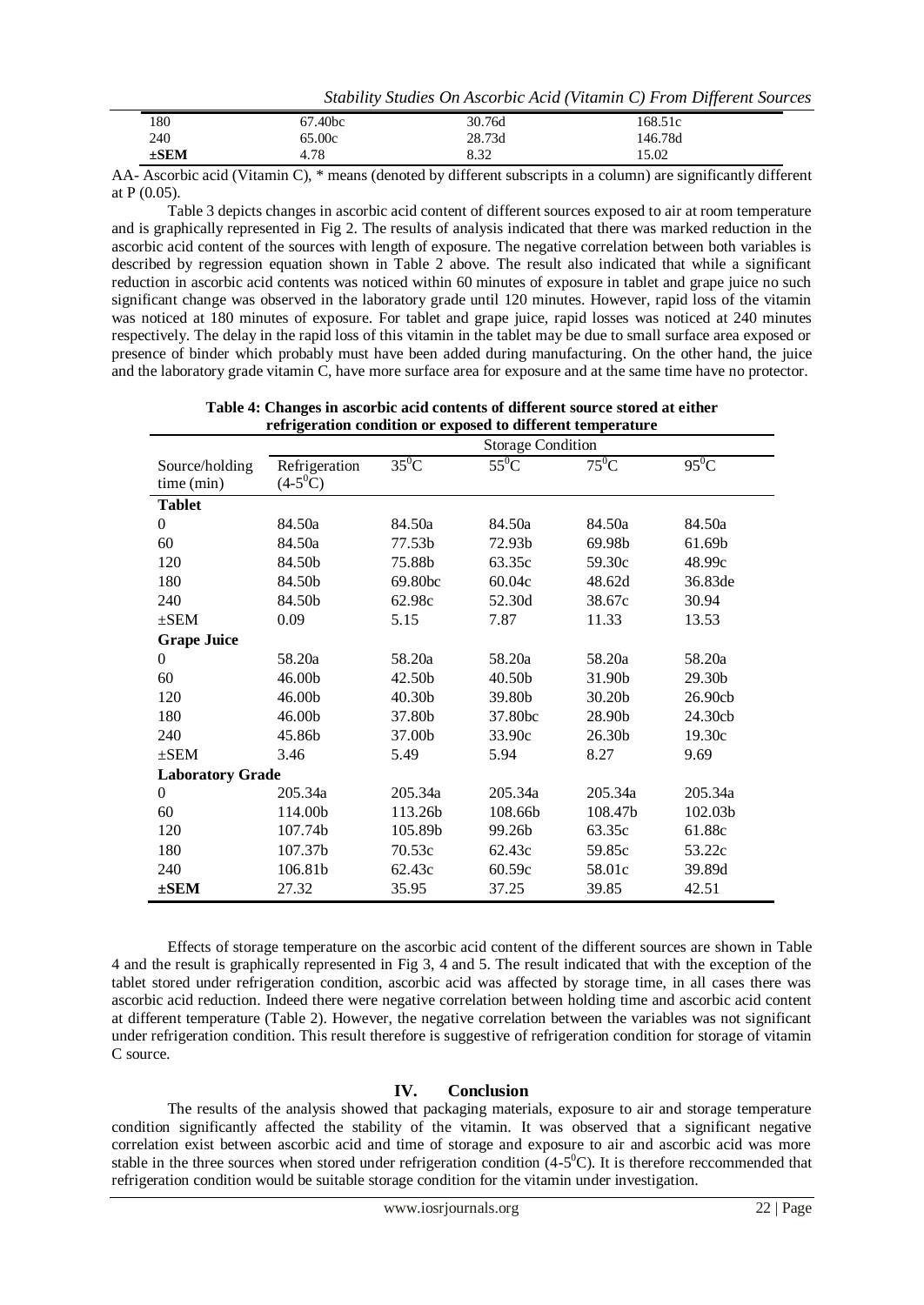### **Acknowledgement**

The authors are very much grateful to the Management of Osun State Polytechnic, Iree, Nigeria for providing the enabling environment for this research work.

#### **References**

- [1] G.F. Combes, The Vitamins, *Fundamental Aspects in Nutrition and Health*. San Diego, CA. Academic Press. 2001, pp 245-272.
- [2] J. Emese and P.F. Nagymate, (2008). The Stability of Vitamin C in Different Beverages. *British Food Journal*. Vol 110, Issue 3, 2008, pp 296-309.
- [3] M.W. Davey, M. Van, D. Montagn, M. Inze, A. Sanmartin, A Kanallis and N. Smirnoff, Plant L-ascorbic acid: Chemistry Function Metabolism, Bioavailability and Effects of Processing. *J. Sci. Food Agric*. 80, 2000, 825-860.
- [4] V.O. Ajibola, O.A. Babatunde and S. Suleiman, The Effect of Storage Method on the Vitamin C Content in some Tropical Fruit Juices. *Trends Appl Sci. Res.*, 4, 2009, 79-84.
- [5] M.A. Allen and S.G. Burgess, The Losses of Ascorbic Acid during the Large Scale Cooking of Green Vegetables by Different Methods. *British J. Nutri*. 4(2-3), 2006, 95-100.
- [6] G. Maria, I.A. Encarna and A.A. Kade, Quality changes and Nutrient Retention in Fresh cut versus Whole Fruits during Storage. *J. Agric. Food Chem*. 54, 2006, 4284-4296.
- [7] I.O. Garard, *Introductory Food Chemistry*, 7th edition, Mc Graw Hill, 1987, pp 51.
- [8] A.A. Franke, L.J. Custer, C. Arakaki and S.P. Murphy, Vitamin C and Flavonoid Levels of Fruits and Vegetables consumed in Hawai. *J. Food Compos. Anal*. 17, 2004, 1-35.
- [9] M.A. Murcia, B.L. Opez, M. Ayerra, T. Martinez, A.M. Vera and F. Garcia-Carmona, Evolution of Ascorbic Acid and Peroxidase during Industrial Processing of Broccoli. *J. Sci. Food Agric.* 80, 2000, 1882-1886.
- [10] AOAC, *Official Methods of Analysis*, 15th edition. Association of Official Analytical Chemists. Washington D.C.USA, 1990, pp 684.
- [11] R.G.D. Steel and J.H. Torrie, *Principles and Procedures of Statistics*, 2nd Edition, 1980, McGraw Hill Book Co Inc. New York.



Fig 1: Changes in ascorbic acid contents of Vitamin C tablet on storage.



Fig 2: Changes in ascorbic acid contents of different source exposed to air.